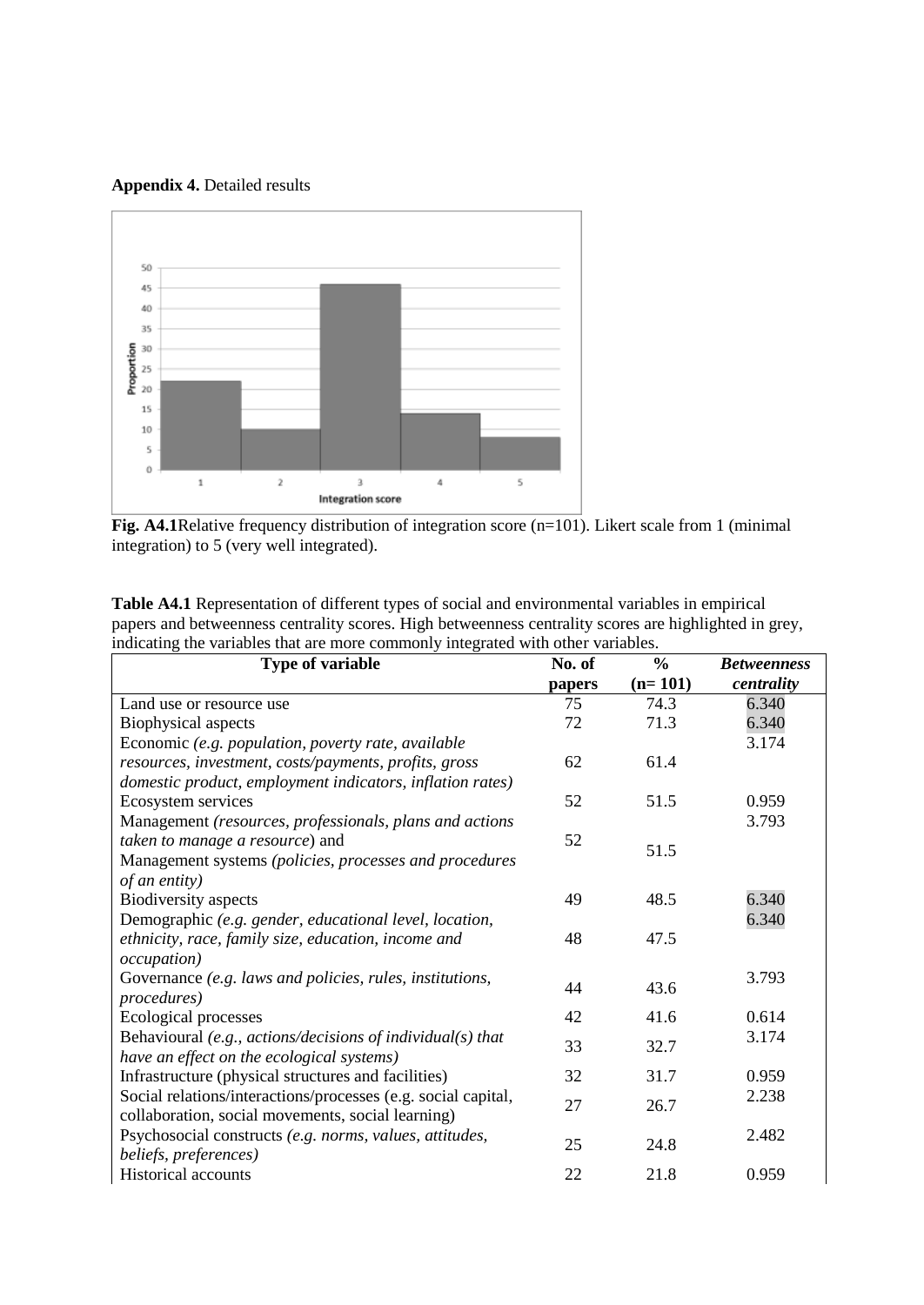| Cultural aspects           | 16 | 15.8 | 0.434    |
|----------------------------|----|------|----------|
| Experiences                | 16 | 15.8 | 0.254    |
| Politics or power          | 15 | 14.9 | 0.254    |
| Other environmental        | 11 | 10.9 | 0.614    |
| Other social               | 11 | 10.9 | 0.188    |
| Wellbeing                  | 8  | 7.9  | 0.180    |
| Animal behaviour           | 8  | 7.9  | 1.951    |
| Geomorphological processes | 6  | 5.9  | $\theta$ |
| Evolutionary aspects       | 3  | 2.9  | 0        |
| Genetics                   |    | 0.01 | 0        |



**Fig. A4.2** Scatter plot indicating a lack of association between number of variables used in empirical studies and level of social-ecological integration. Some of the data points are overlaid on top of others because more than one study could have used the same amount of variables and rated equally for integration.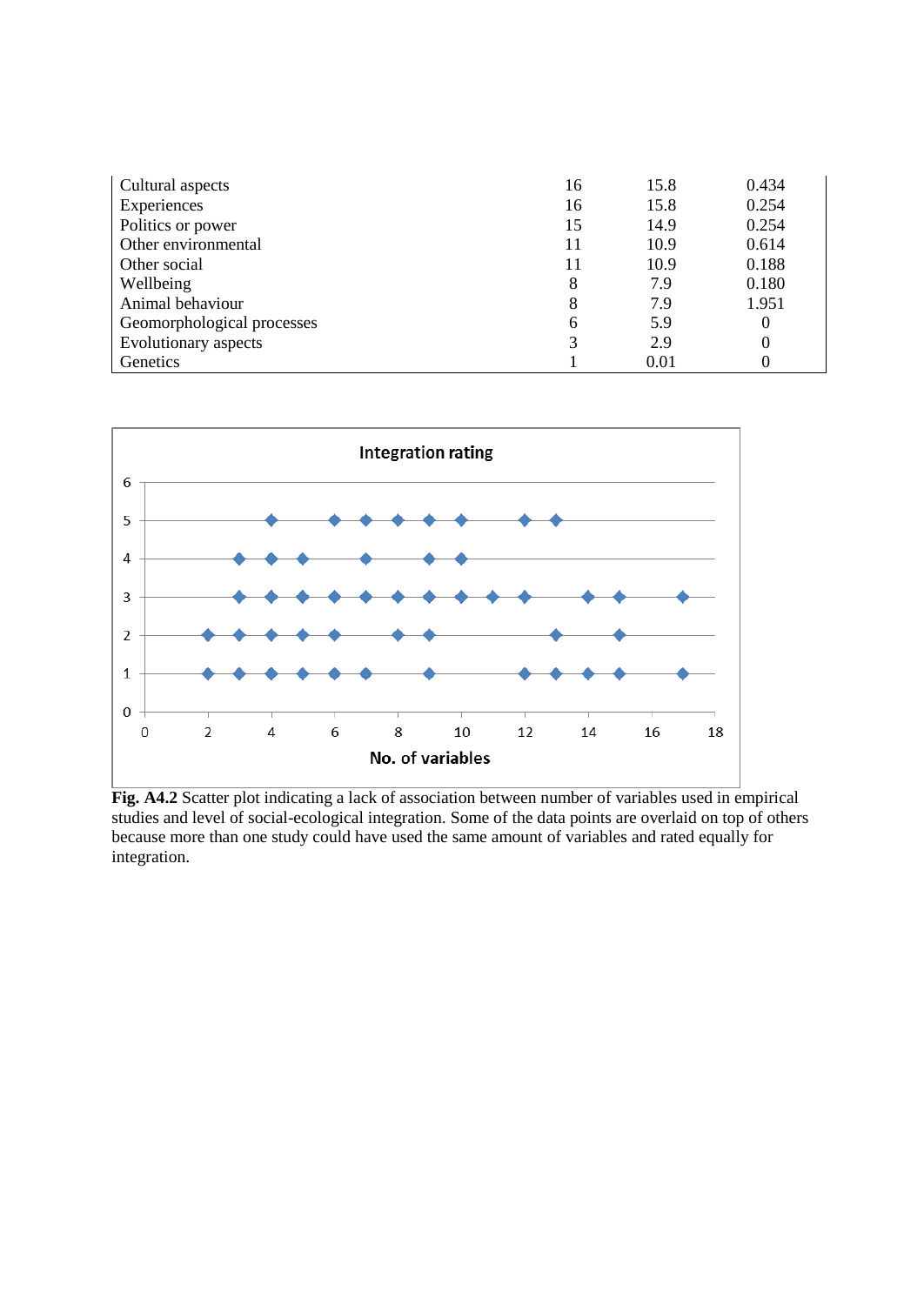

**Fig. A4.3** Methods used in social-ecological research (n=110). Area of each quadrant denotes proportion. Each paper was assigned to one method or more. Institutional fit and telecoupling were found only once our sample. Social-ecological frameworks used include the Social-ecological Systems framework  $(n=9)$ , the Resilience framework  $(n=11)$ , the Ecosystem Services framework (n=9), the Driver-Pressure-State-Impact-Response framework (n=5), the Management Strategy Evaluation framework  $(n=2)$ , the Sustainable Livelihoods framework  $(n=1;$  ref), and the Pressure-State-Response framework  $(n=1)$ . Modelling approaches used include agent-based modelling  $(n=8)$ , simulation modelling  $(n=8)$ , dynamic modelling  $(n=7)$ , system modelling  $(n=6)$ , bio-economic modelling (n=5; ref), integrated modelling (n=4), bayesian belief networks (n=2), and game theoretic modelling (n=1).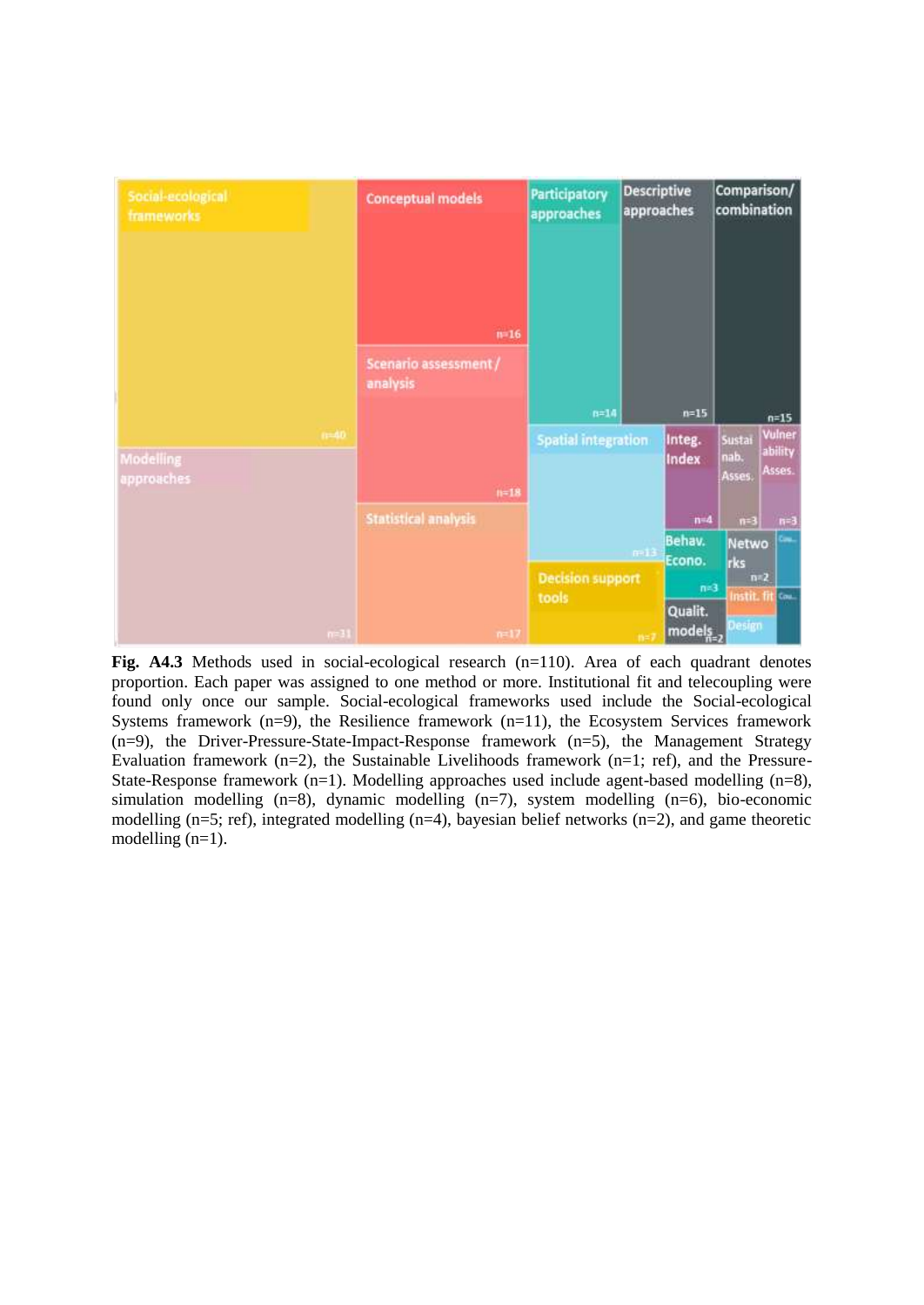**Table A4.2**. Average number of tools used by studies with different levels of integration. Likert scale from 1(minimal integration) to 5 (a great amount of integration).

| Integration rating | Average number of tools     |
|--------------------|-----------------------------|
|                    | used                        |
| $1(n=22)$          | $\mathcal{D}_{\mathcal{L}}$ |
| $2(n=10)$          | 2.3                         |
| $3(n=47)$          | 2.7                         |
| $4(n=12)$          | 2.4                         |
| $5(n=10)$          | 3.5                         |
| Total $(n=100)$    | 2.5                         |

**Table A4.3**. Integration rating by tool used

| Tools used in social-ecological studies                                                                   | Average<br>integration<br>rating |
|-----------------------------------------------------------------------------------------------------------|----------------------------------|
| Scenario assessment/analysis $(n=18)$                                                                     | 3.0                              |
| Statistical analysis of social and ecological data $(n=17)$                                               | 2.4                              |
| Spatial integration of social and ecological data $(n=13)$                                                | 3.5                              |
| Participatory approaches (n=14)                                                                           | 2.9                              |
| Integrated index $(n=4)$                                                                                  | 3.0                              |
| Social-ecological systems framework $(n=9)$                                                               | 3.1                              |
| Resilience framework/Adaptive capacity/Panarchy/Adaptive cycle (n=11)                                     | 2.1                              |
| Ecosystem services framework (n=9)                                                                        | 3.1                              |
| Driver-Pressure-State-Impact-Response (DPSIR) (n=5)                                                       | 3.8                              |
| Descriptive approaches (case study analysis, historical analysis) $n=18$                                  | 2.8                              |
| Decision support tool/approach $(n=7)$                                                                    | 2.7                              |
| Conceptual models (e.g. mental models, casual-loop diagrams, cognitive maps, fuzzy<br>maps/models) $n=16$ | 2.7                              |
| Collection/comparison/combination of social and ecological data $(n=15)$                                  | 2.4                              |
| System modelling $(n=6)$                                                                                  | 3.3                              |
| Simulation modelling $(n=8)$                                                                              | 3.0                              |
| Integrated modelling $(n=4)$                                                                              | 4.8                              |
| Dynamic modelling $(n=7)$                                                                                 | 2.7                              |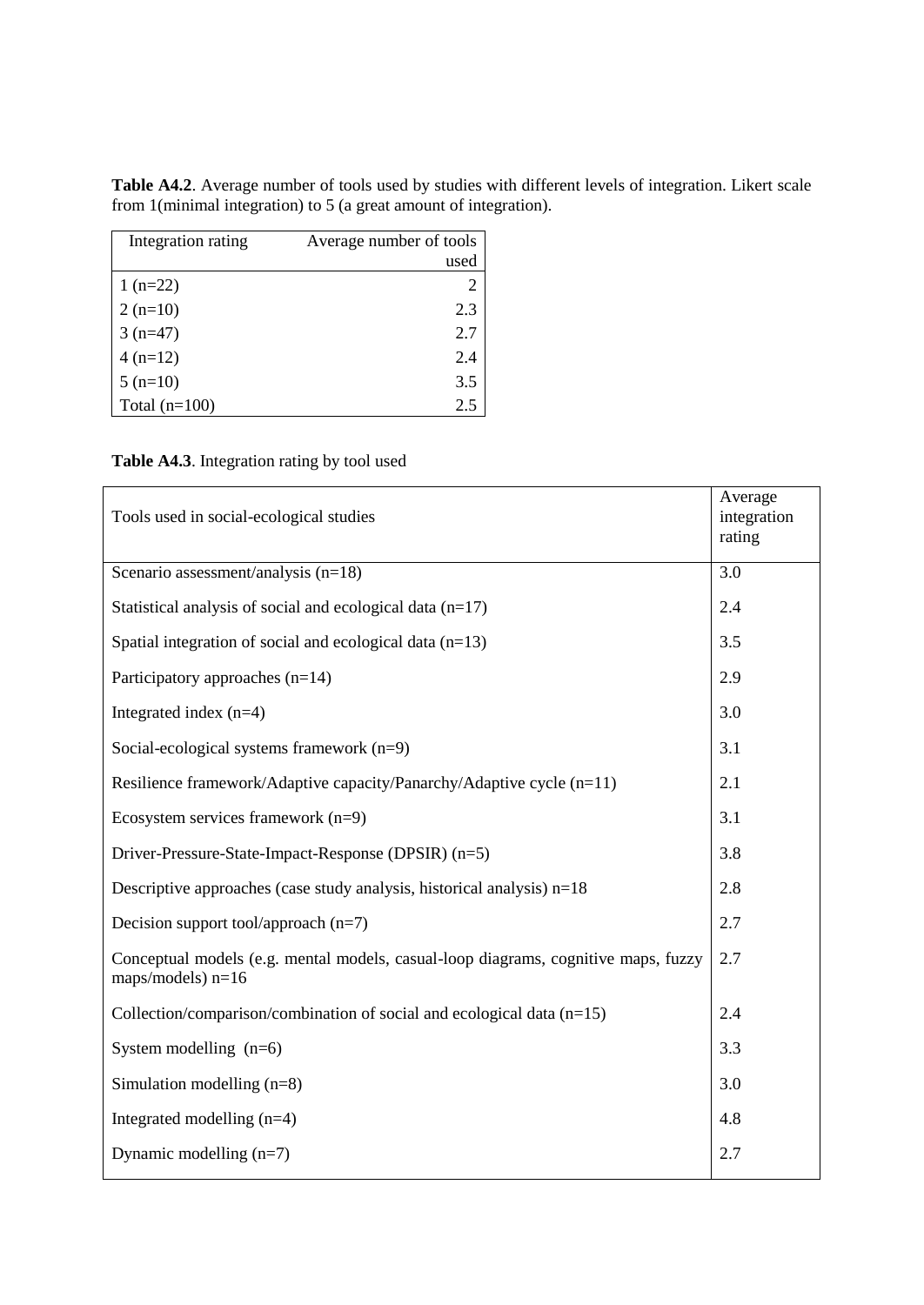| Bio-economic modelling $(n=5)$ | 3.2 |
|--------------------------------|-----|
| Agent-based modelling $(n=9)$  | 3.0 |
| All tools                      | 2.8 |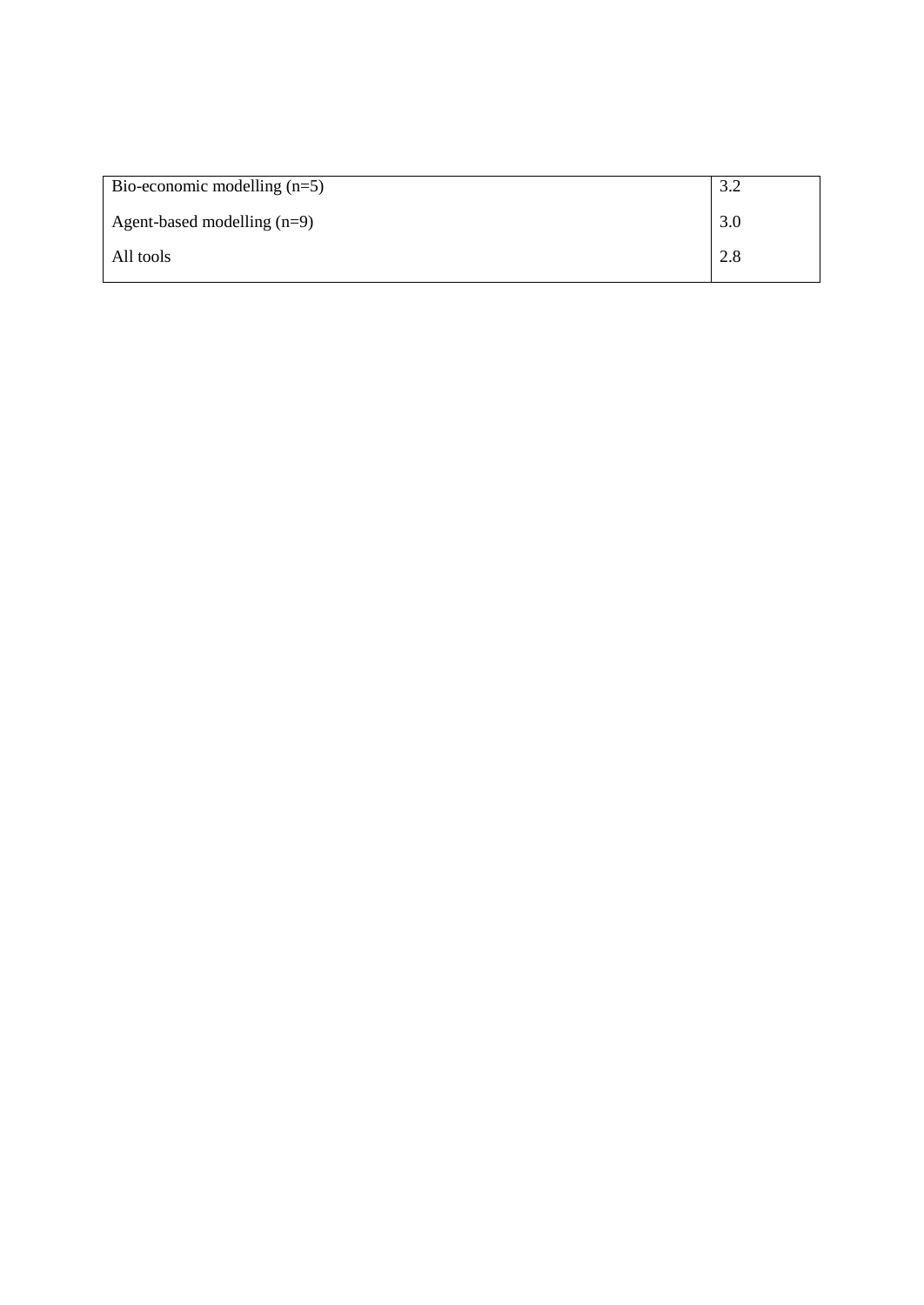**Table A4.4** Average integration rating for studies that used/not used theory to drive the socialecological approach employed. Integration ratings were calculated for resilience theory (2.4, n=17), Common-pool resource theory  $(2.8, n=10)$ , and systems theory  $(3.5, n=10)$ . All other theories had small sample size.

| Theory driving the approach? | Integration<br>rating |
|------------------------------|-----------------------|
| No $(n=53)$                  | 3.0                   |
| Yes $(n=48)$                 | 2.5                   |
| Total                        |                       |

**Table A4.5** Representation disciplines in empirical papers and *betweenness centrality* scores. Analysis was done using the studies identified during the abstract review (n=700) and was based on the classification system used by the Web of Science database, which assigns classification based on journal.

| <b>Discipline</b>                | No. of<br>papers | $\frac{0}{0}$<br>$(n=700)$ | <b>Betweenness</b><br>centrality<br>$(mean=21.4)$<br>$S.D.=65.2$ |
|----------------------------------|------------------|----------------------------|------------------------------------------------------------------|
| Ecology                          | 379              | 54.1%                      | 137                                                              |
| <b>Environmental Sciences</b>    | 345              | 49.3%                      | 342                                                              |
| <b>Environmental Studies</b>     | 339              | 48.4%                      | 177                                                              |
| <b>Biodiversity Conservation</b> | 75               | 10.7%                      | 34                                                               |
| Geography                        | 56               | 8.0%                       | $\overline{7}$                                                   |
| Engineering                      | 43               | 6.1%                       | 4.3                                                              |
| Physical Geography               | 40               | 5.7%                       | 3                                                                |
| Economics                        | 38               | 5.4%                       | 11                                                               |
| <b>Urban Studies</b>             | 28               | 4.0%                       | 33                                                               |
| <b>Computer Science</b>          | 23               | 3.3%                       | $\boldsymbol{0}$                                                 |
| Geosciences                      | 22               | 3.1%                       | 13                                                               |
| Sociology                        | 20               | 2.9%                       | $\mathbf{1}$                                                     |
| <b>International Relations</b>   | 13               | 1.9%                       | $\boldsymbol{0}$                                                 |
| Agriculture                      | 11               | 1.6%                       | 5                                                                |
| Planning & Development           | 10               | 1.4%                       | $\overline{2}$                                                   |
| Anthropology                     | 9                | 1.3%                       | $\boldsymbol{0}$                                                 |
| Zoology                          | 8                | 1.1%                       | $\mathbf{0}$                                                     |
|                                  |                  |                            |                                                                  |